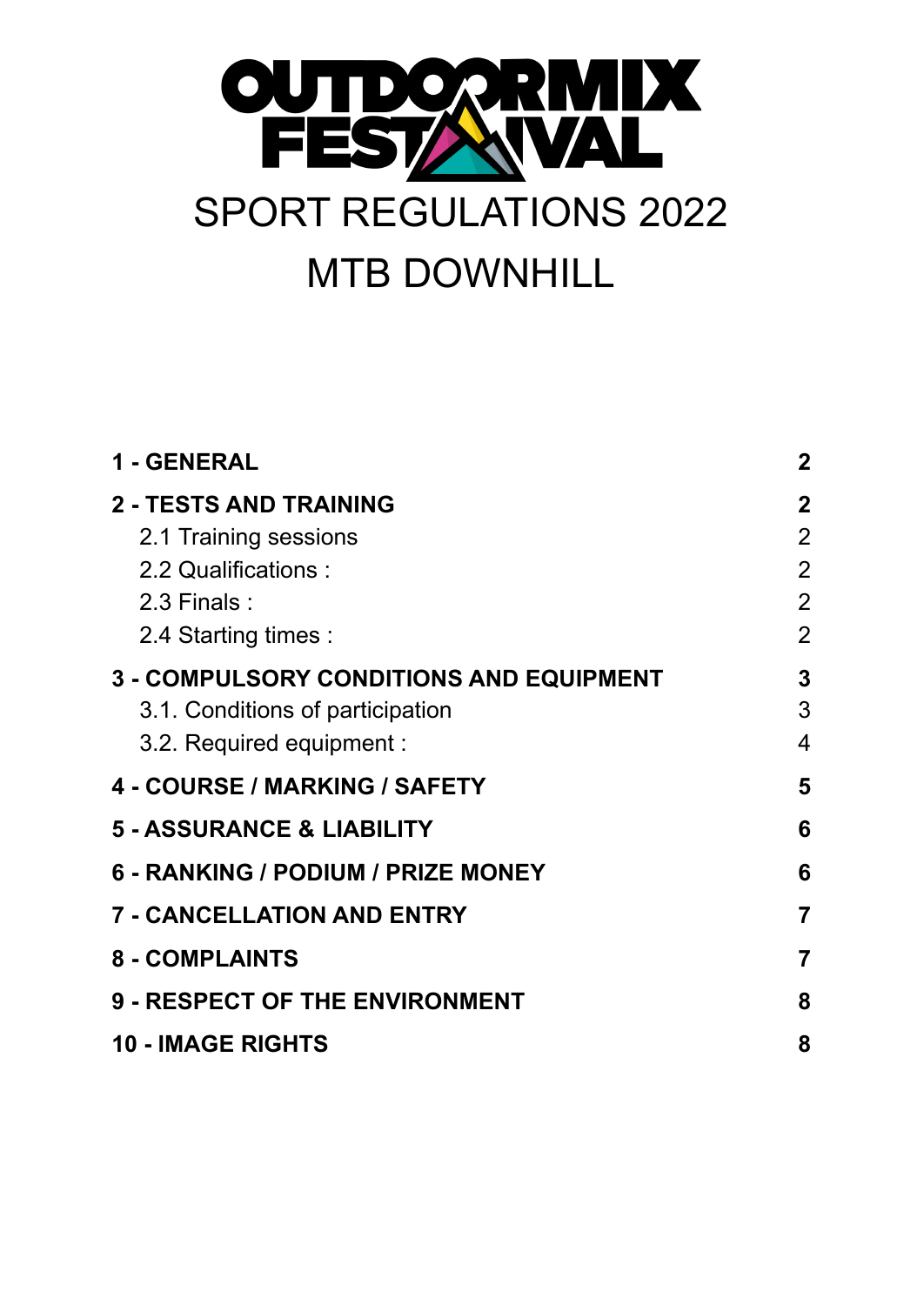

# <span id="page-1-0"></span>**1 - GENERAL**

The "Mountain Bike (MTB) DH" event is a downhill mountain bike race organized as part of the eighth edition of the Outdoormix Spring Festival, on Saturday 04 and Sunday 05 June 2022. This event of "MTB DH" is co-organized by the association law 1901 WeAreHautesAlpes, represented by Mr. Clovis Brice as president and the ski resort of Réallon, represented by Robin DEYMIER as director.

Any competitor who takes part in this competition is supposed to know the present rules. He commits himself to submit without reserve to all its prescriptions for the two days of competition.

# <span id="page-1-1"></span>**2 - EVENTS AND TRAINING**

The "MTB DH" event is a competition taking place on Sunday June 05, 2022, with a spotting day on Saturday June 04. It is a timed competition on the MTB track located on the bike park of Réallon.

The track is located in the resort of Réallon, 20 minutes from the Embrun lake.

It is about 3 km long and has a difference in altitude of about 500 m.

### <span id="page-1-2"></span>**2.1 Training sessions**

Training sessions are open to participants throughout the day of Saturday June 04 from 10 am to 5 pm. At least two rounds of track reconnaissance must be carried out on Saturday June 4th. Controllers will check the realization of these by the competitors. The realization of these two rounds of recognition will be obligatory to take the departure on Sunday.

#### <span id="page-1-3"></span>**2.2 Qualifications :**

Each participant has the right to one run on Sunday morning to make time on the course and position themselves for the final.

The starting order in the qualification is determined by the order of registration or by the number on the

number on the participant's plate. The results of this qualifying run influence the starting order in the final, so that the last qualifier is the first to compete, and the first qualifier is the last to make the final run.

### <span id="page-1-4"></span>**2.3 Finals :**

A final will be held on Sunday, June 05 at 2:00 pm for all participants. The final ranking of the competition will be determined by the time taken in this round.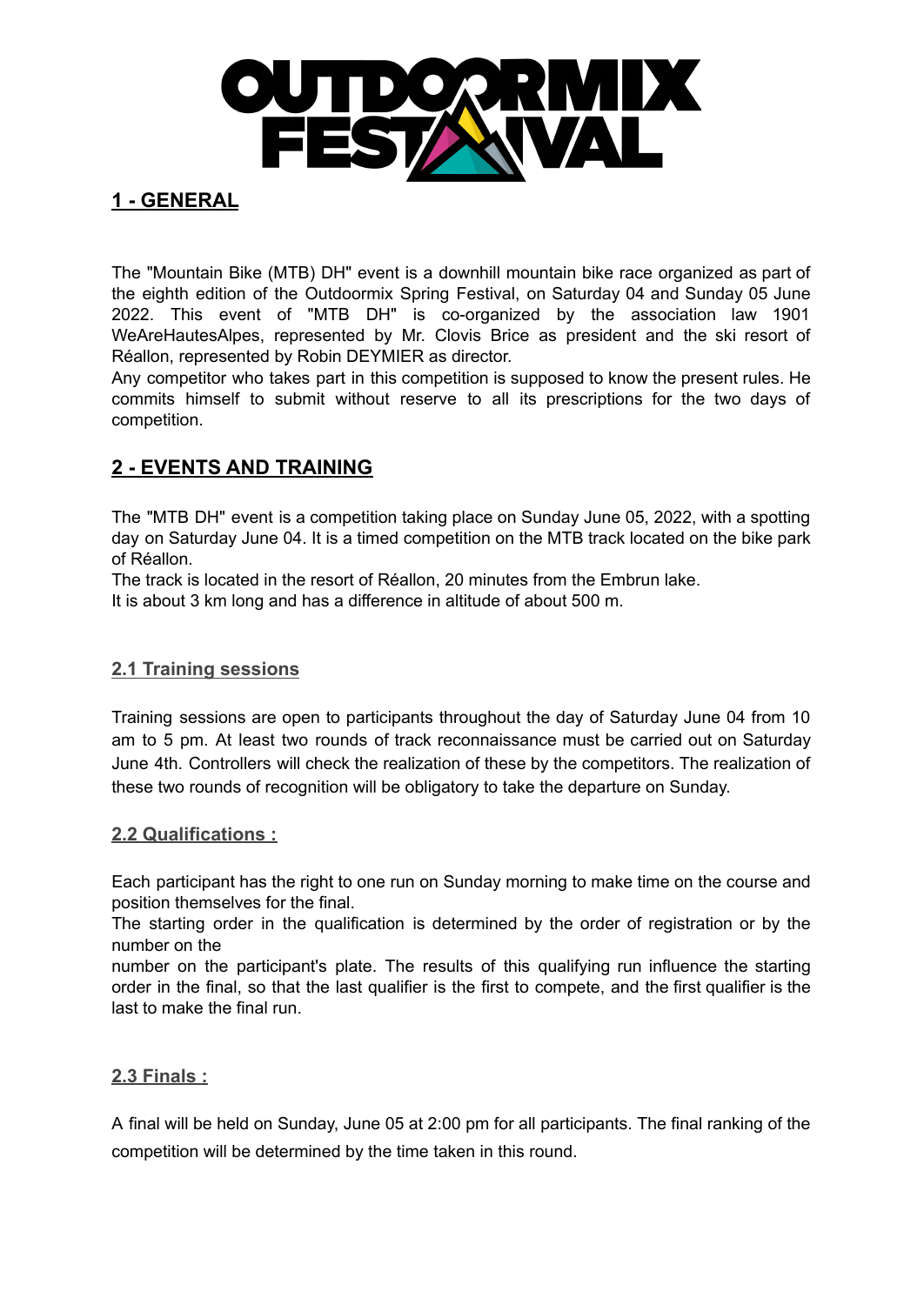

#### <span id="page-2-0"></span>**2.4 Starting times :**

The starting times for each competitor for the qualifying rounds and the final round will be posted on site. As with the reconnaissance, the start times are the times of presence at the summit, on the starting line of the event. Competitors are responsible for respecting their start times. The pilot will have a maximum of 5 seconds after his theoretical start time to cross the start line, any latecomer or absentee will be refused the start.

No reconnaissance is allowed outside of the schedule and during the competition. Any driver who does not respect this rule will be disqualified.

The organizers, the race stewards and the judges may decide to organize a meeting with the athletes in order to transmit the rules and the race instructions, or to transmit any other information.

#### **Programme :**

| SAMEDI 04 JUIN   | - Repérage : 10 h / 17 h                                                      |
|------------------|-------------------------------------------------------------------------------|
| DIMANCHE 05 JUIN | - Run 1 : 10 h / 12 h<br>- Run 2 : 14 h / 16 h<br>$\rightarrow$ Podium : 18 h |

## <span id="page-2-1"></span>**3 - MANDATORY CONDITIONS AND MATERIALS**

#### <span id="page-2-2"></span>**3.1. Conditions of participation**

The "MTB DH" event is open to all, licensed and unlicensed, under the conditions defined below.

Competitors holding a license issued by the French Cycling Federation or any other cycling federation mentioning the ability to practice downhill cycling in competition will be able to participate. They will have to provide their license or legible photocopy.

Non-licensed persons may also take part in the race, provided that they submit a medical certificate stating that they are fit to practice downhill cycling in competition.

All registrations for the "MTB DH" event are individual, nominative and non transferable. No total or partial refund will be made by the organization.

The minimum age required is 14 years. Minors are required to present, in addition to the other documents, a parental authorization for the competitive practice of downhill mountain biking.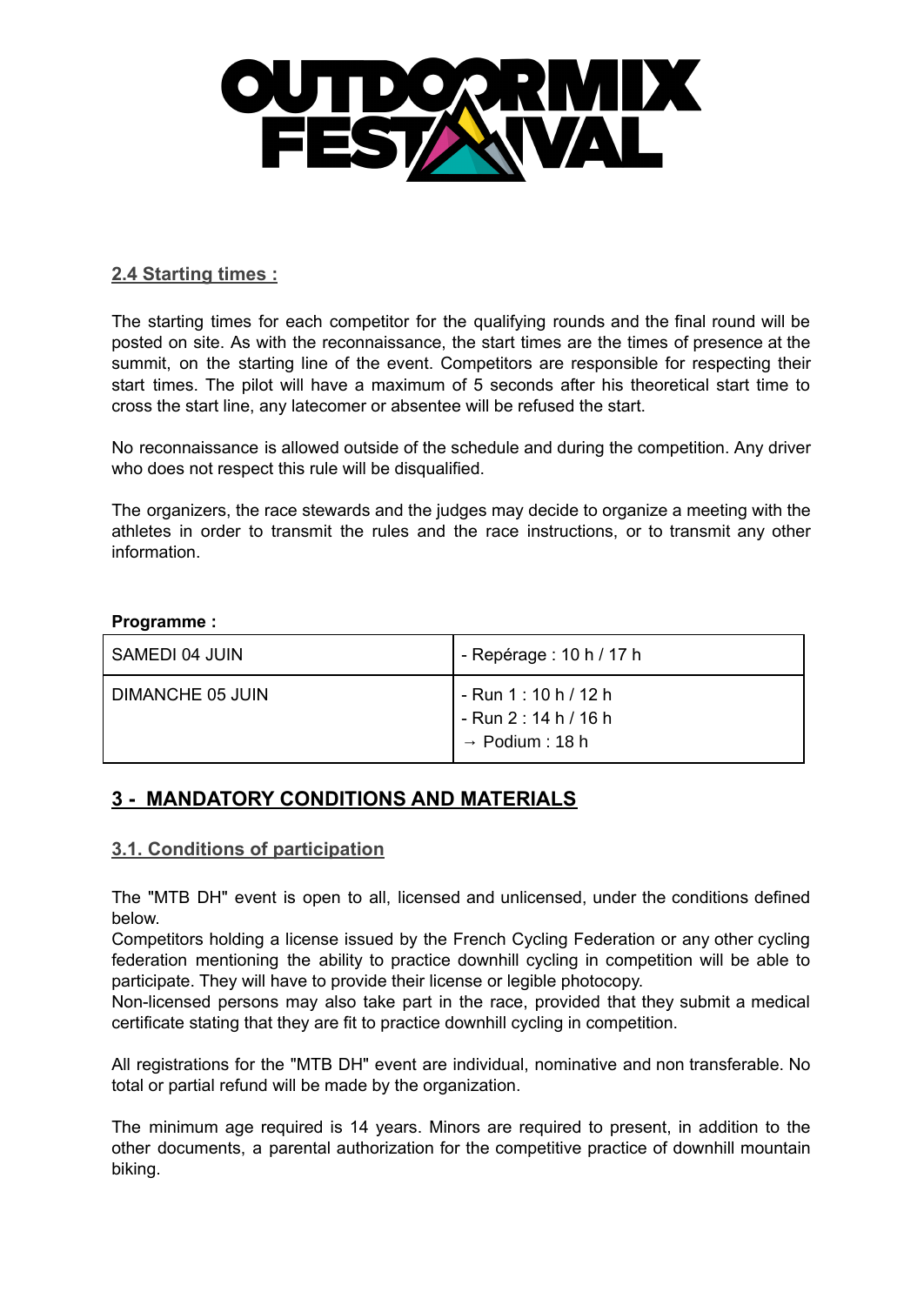

Riders are divided into categories according to their age as of December 31 of the year in question.

In this competition, six categories will be represented, junior men and women (14 to 18 years old), senior men and women (18 to 30 years old), master men and women (30 years old and more).

Only the year of birth is taken into account for the assignment of the participants in the categories.

To be able to take the start, each competitor must have paid the registration fee for the event (on the website www.outdoormixfestival.com or at the event reception), have provided the necessary documents and be equipped with the required material.

Before leaving for the races, each competitor must go to the reception of the event village at the Embrun water level to collect his plate or bracelet. Attention, a participant who will not have collected his plate, will not be able to participate in the competition.

#### <span id="page-3-0"></span>**3.2. Required equipment :**

**Bicycle**: All participants will have to use a bike that meets FFC standards. Studded tires are not allowed. The handlebars (handlebar ends) must be plugged. Competitors are solely responsible for ensuring that the equipment they use complies with the standards in force and for its maintenance.

The use of a rigid MTB is forbidden. The organization obliges the participants to have an enduro/DH type MTB all suspended or semi-rigid.

A check of the equipment may be made by the Race Marshal. In case of non-conformity of the equipment, the Race Marshal may decide to disqualify the rider.

**Rider Equipment**: All participants MUST wear a full face helmet with chin strap, long gloves, knee pads, elbow pads and back protection. Competitors are solely responsible for ensuring that the personal protection they use complies with current standards. (See CE Standard). The wearing of shin guards or other suitable protective equipment is strongly recommended. The clothing, by its design or manufacture, must not constitute a danger for the safety of the runner. Likewise, the design or advertising printed on the clothing must not contain any offensive statement or image that could damage the image of the organizer and the sport. All competitors must complete the entire course with their full protective equipment or they will be sanctioned.

**Technical**: A person at the start will be responsible for validating the two mandatory reconnaissance passages. To do so, he/she will have to confirm them by a visual sign on the plate of each participant.

**Plate**: The handlebar plate must be fixed in such a way as to ensure its good visibility. This plate is provided by the organizer, and they must be kept in their original configuration, no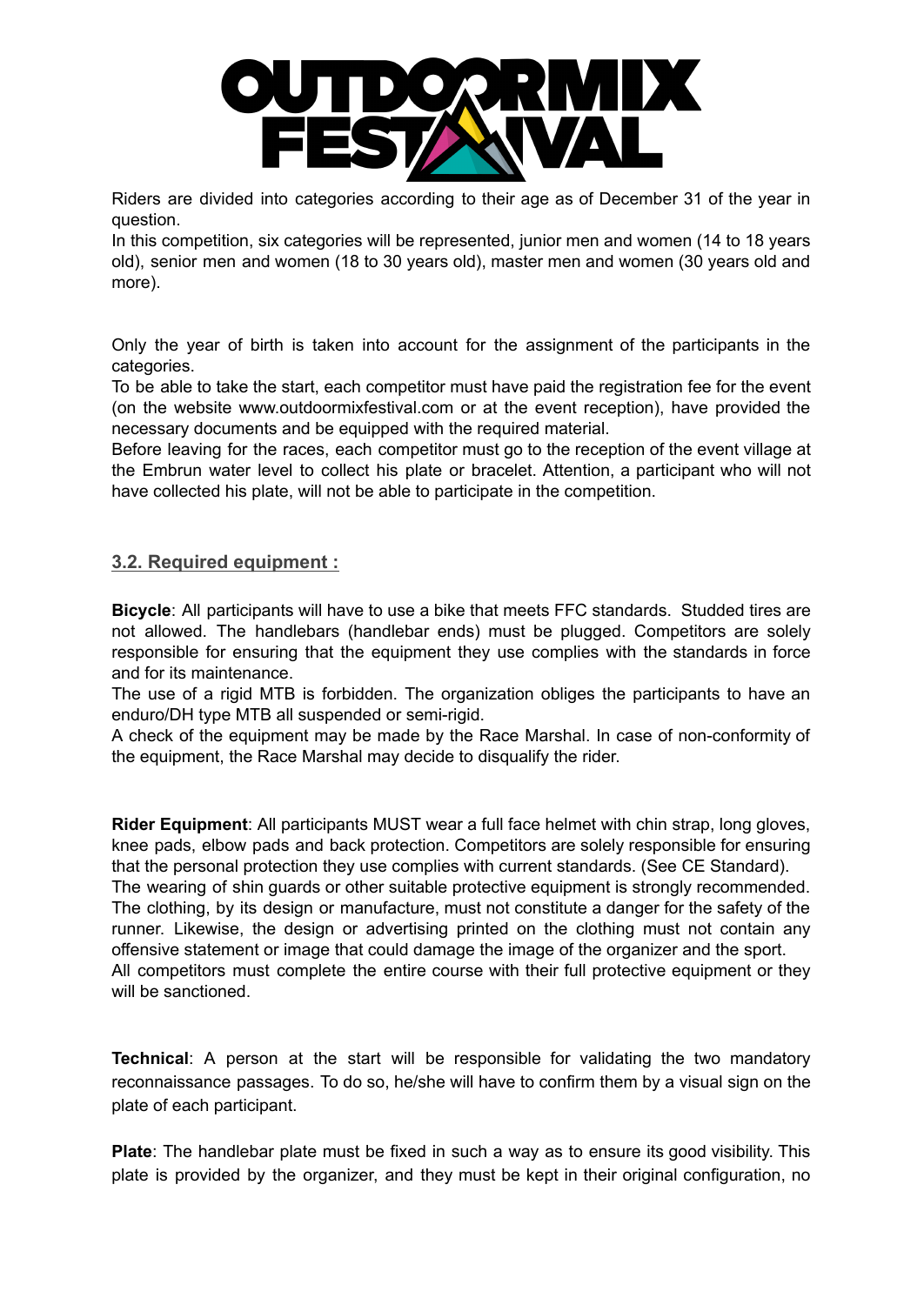

cutting of the plate or the number will be allowed. Failure to comply with these instructions will result in refusal of the start or time penalties at the finish.

# <span id="page-4-0"></span>**4 - COURSE / MARKING / SAFETY**

It is a unique course that each participant will have to follow during the trainings, the qualifying phases and if necessary during the finals.

The participants are judged during the qualifications and finals only by the time achieved.

The course is delimited by tape, nets or banners. The start and finish are physically marked by the installation of sports structures.

Competitors must respect the limits of the marked track. If they leave the track, they must return to the circuit where they left it. All competitors must cross the finish line with their bikes.

The race management reserves the right to make last minute changes to the course for safety reasons. In this case, messages will be broadcast over the public address system.

The Race Marshal is officially in charge of controlling the sporting and safety aspects of the competition. Only the Commissaire is specifically responsible for time-outs for mechanical problems and the application of penalties. The confirmation of the presence of the riders and the awarding of the prizes are also under his responsibility. He will also act as Technical Delegate if no one has been designated for this purpose.

The following penalties will be applied

- $\rightarrow$  Parking on the course or driving in the opposite direction on the track: disqualification.
- $\rightarrow$  Refusal to comply with a steward: out of the race.
- $\rightarrow$  Test during the race and outside the official reconnaissance: out of race.
- $\rightarrow$  Absence of the compulsory protections during the race: out of race.

This list is not exhaustive and any penalty may be decided by the race commissioner if a competitor does not respect the present race rules, behaves in a dangerous way or harms the good progress of the race.

Flagmen will be located all along the course to ensure the safety of the runners, but also to ensure that the rules of the event are properly applied by all competitors.

Competitors are aware of the risks involved in participating in the race and the dangers of the track.

## <span id="page-4-1"></span>**5 - INSURANCE & LIABILITY**

The organization subscribes to an insurance covering its own civil liability as an organizer, those of its employees and those of the persons bringing voluntarily their help to the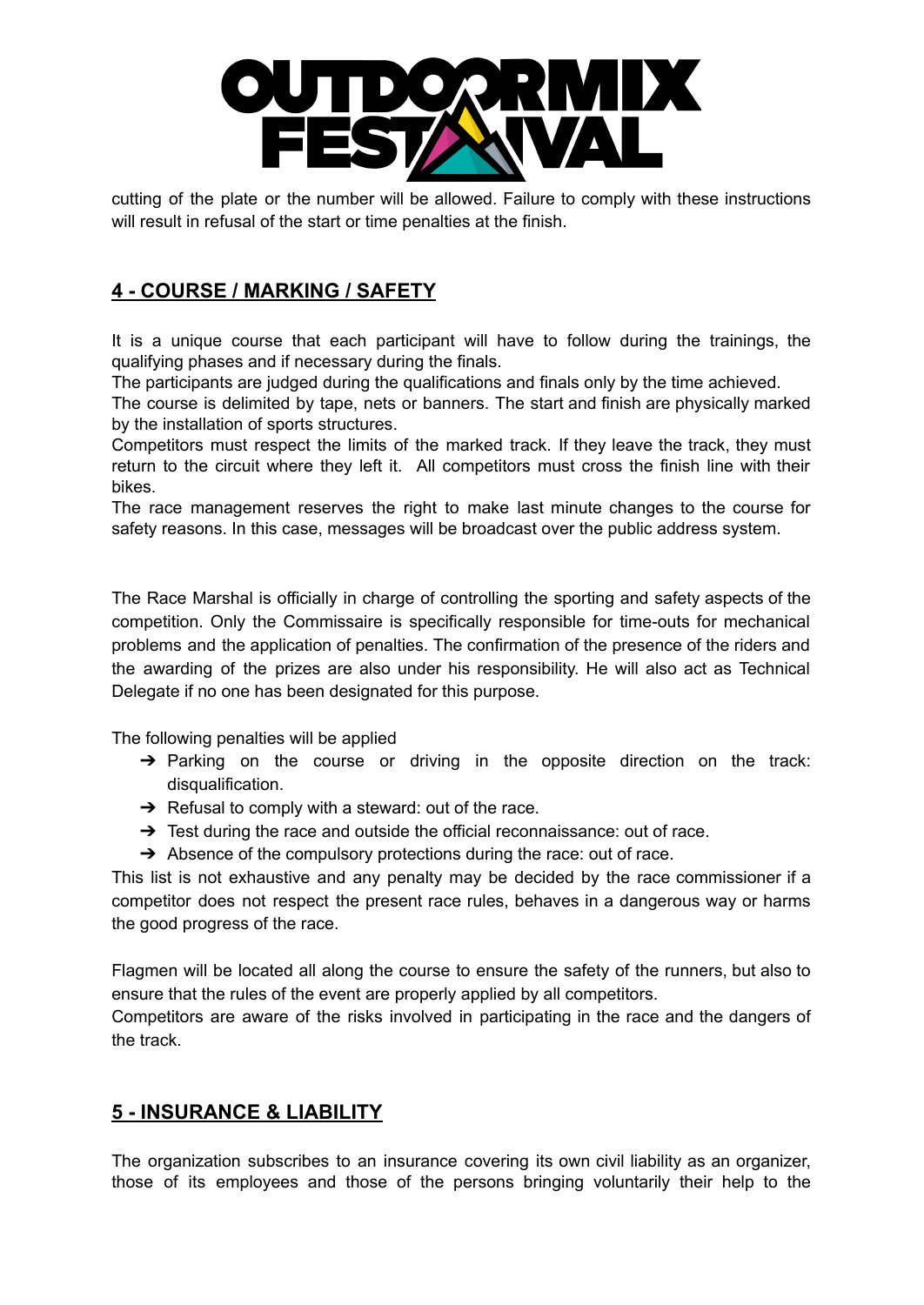

organization of the event. An "individual accident" insurance is also subscribed for the physical damage that each participant could undergo on his own person, as well as for any accident caused to third parties.

The organization declines all responsibility in case of loss, theft or deterioration of material or individual equipment and cannot be held responsible in any case. It is therefore the responsibility of each participant, if he/she deems it necessary, to take out insurance.

The organizer declines all responsibility in case of a fall due to a bad maneuver or a reckless risk-taking by a competitor during the competition and the reconnaissance. The parents will have to guarantee the level of their children and their safety during the participation in the race. Medical and hospitalization expenses are the responsibility of the participants (personal insurance).

In case of withdrawal of the participant during the race, no refund will be made.

# <span id="page-5-0"></span>**6 - RANKING / PODIUM / PRICE MONEY**

The final classification is made according to the categories:

- Junior men
- Junior women
- Senior man
- Senior woman
- Master man
- Master woman
- Scratch classification

Complaints are tolerated, but must be made to the race director and the judges.

At the end of the final, a podium will be made in the village (Embrun) according to the participants' scores. Rewards (prizes) will be given to the first three athletes in each category according to the general ranking. The organizer reserves the right to distribute the prizes as he sees fit.

The presence of all competitors at the prize-giving ceremony is mandatory. The prizes cannot be given to a third party and will not be given later.

## <span id="page-5-1"></span>**7 - CANCELLATION AND ENTRY**

The organization reserves the right to modify at any time the present rules and/or the different courses, in order to ensure the interest and safety of the participants. In case of force majeure, the organization reserves the right to cancel or interrupt the "MTB DH" event and will not be able to proceed to any refund. Any registration to the competition implies the pure and simple acceptance of the present rules in their entirety. Failure to comply with these rules may result in the withdrawal of the competitor's number by the organization.